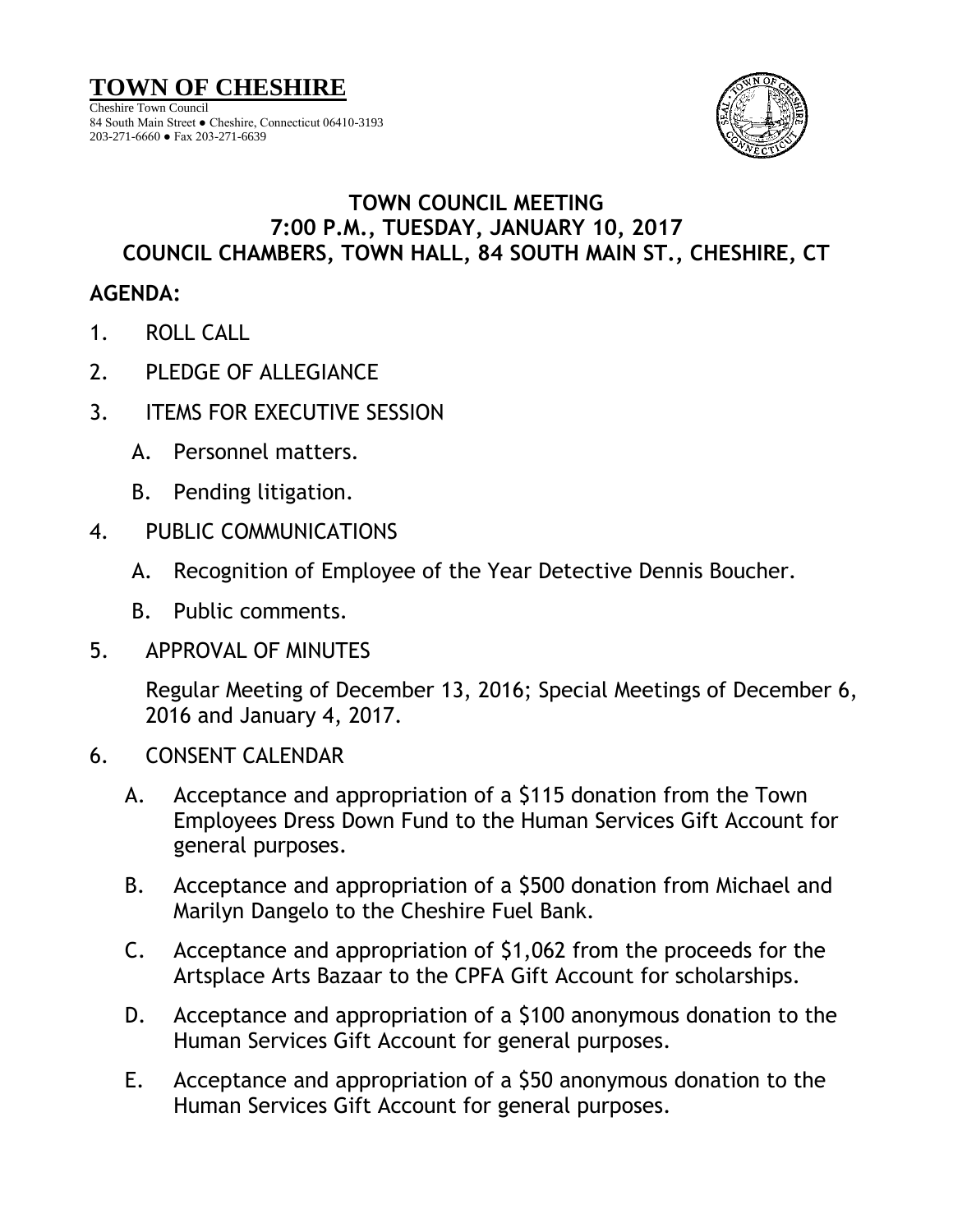- F. Acceptance and appropriation of an \$800 donation from Mary Ann Gale to the Human Services Gift Account for general purposes.
- G. Acceptance and appropriation of a \$1,000 donation from F. F. Hitchcock to the Human Services Gift Account for general purposes.
- H. Acceptance and appropriation of a \$1,000 donation from CK Greenhouses, Inc. to the Human Services Gift Account for general purposes.
- I. Acceptance and appropriation of a \$3,500 donation from Temple Lodge No. 16 to the Human Services Gift Account for general purposes.
- J. Acceptance and appropriation of a \$300 donation from Catherine Devlin in memory of Priscilla Line Barry to the Cheshire Fuel Bank.
- K. Acceptance and appropriation of a matching \$250,000 Connecticut State Library Construction Grant for the Phase 2 Library Reconfiguration Project.
- 7. ITEMS REMOVED FROM CONSENT CALENDAR
- 8. OLD BUSINESS
	- A. Mitigation plan for State municipal aid reductions.
- 9. NEW BUSINESS
	- A. Conflict of Interest notification and disclosures.
	- B. Bidding requirements.
	- C. Action re: ratified Education Association of Cheshire four-year contract.
	- D. Discussion re: proposed Tobacco Free Parks ordinance.
	- E. Approval of the Public Works collective bargaining agreement.
	- F. Amendments to elderly tax relief programs.
		- i. Call for public hearing for amendments to the elderly tax relief ordinance Section 17-6.
		- ii. Call for public hearing for amendments to the elderly tax freeze ordinance Section 17-15.
		- iii. Approval of income levels for the 2015 Local Elderly Property Tax Credit Program.